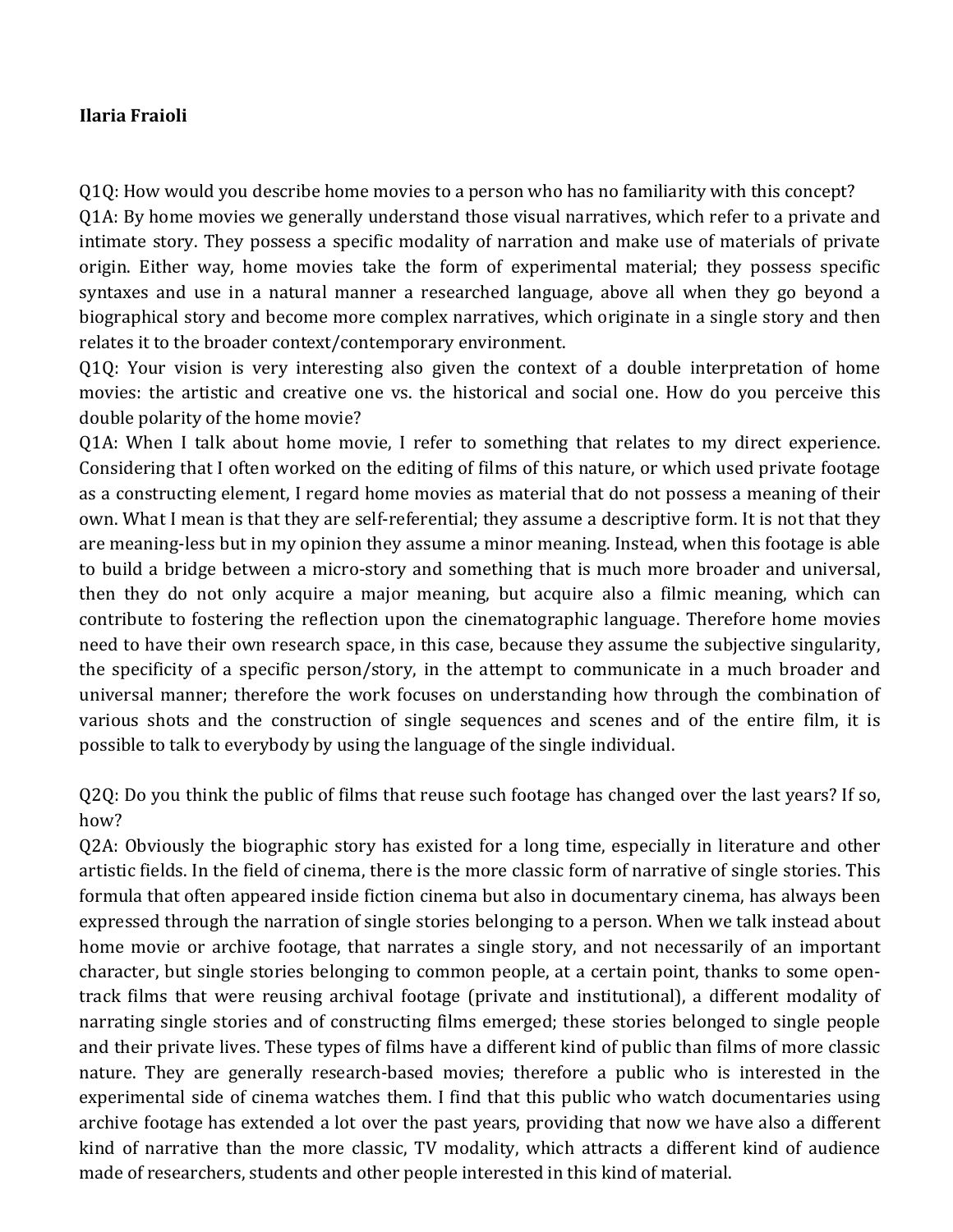Q4Q: Do you see any difference in your work that did not contain archive footage compared to the films that reused archive footage? If so, how do you think they distinguish themselves?

Q4A: My work is very eclectic. I worked on different films, some were of private nature, as they told private and personal stories of their authors, others were of completely another nature. Nevertheless, the research-oriented work done in the frame of private and subjective nature - which are positioned outside of a formal frame and are therefore searching for their own form in the moment in which they are produced  $-$  needs a specific editing method, that has profoundly influenced the rest of my work; that part of the work that lies in institutional, more traditional contexts. 

Q5Q: In the context of the editing method, which do you think are the difficult and which are the easy aspects in working with home movies or archives?

Q5A: When we talk about archives, we generally speak about images done in the past, but above all images which have been produced with a different aim than we generally assign them today when reusing this footage. I would not call them difficulties, but degrees of attention; the degree of attention needed to reuse this footage is obviously very high. Obviously this degree of attention needs to generate on the one hand certain 'gentleness' in handling them; on the other hand it can't become censorious. Let me explain: if on the one hand I have the right to confer a new semantic structure to the images that was used in another context; on the other hand I need to do it in a logic and thoughtful manner, we possible also elegantly. I need to do this while respecting its original nature- the carrier/medium on which it is impressed, the cultural context during which it was produced, but also to have the courage to put it in another context, where it doesn't remain necessarily a testimony anymore, but maybe becomes a different expressive sign; an expressive language that is connected to a contemporary gesture and context (for us who edit and produce this film) and proves that the contemporary is in dialogue with memory.

Q6Q: Where do you position in this unique relationship created between the images, the author of the new film and yourself, the author of the archive footage?

Q6A: I see a sort of triangle where I position this figure of the author. The work of the editor that is introduced as a dialectic interlocutor on a creative level is that of one of the three points. Obviously the role of the editor is also to become a sort of transversal figure, an intermediary between the material of the author and the final film.

Q6Q: It is the vision of the film director.

Q6A: Yes, we generally say that the film editor is the first audience, a more detached one and therefore more objective. I believe the contrary that it is good to loose objectivity in the construction of this kind of films, I mean not in general, but in this case. Because the relational formula works because there is a feeling involved, you put your heart in it. One time it happened that I edited a film that talked about the mother of the film director. That woman became in some sense also my mother. This is not because she resembled my mother, but because in an unconscious way I performed a process such as – how do you call the process that actors use to get into the skin of their characters? - the Stanislavski method, where actors search inside the story of the film certain character traits that enable them to interpret that specific role. This relation that is created in this type of private or family film, or film that uses highly emotional images, requires something in order to interpret them, in becoming the mediator of this material; by becoming authors you need to put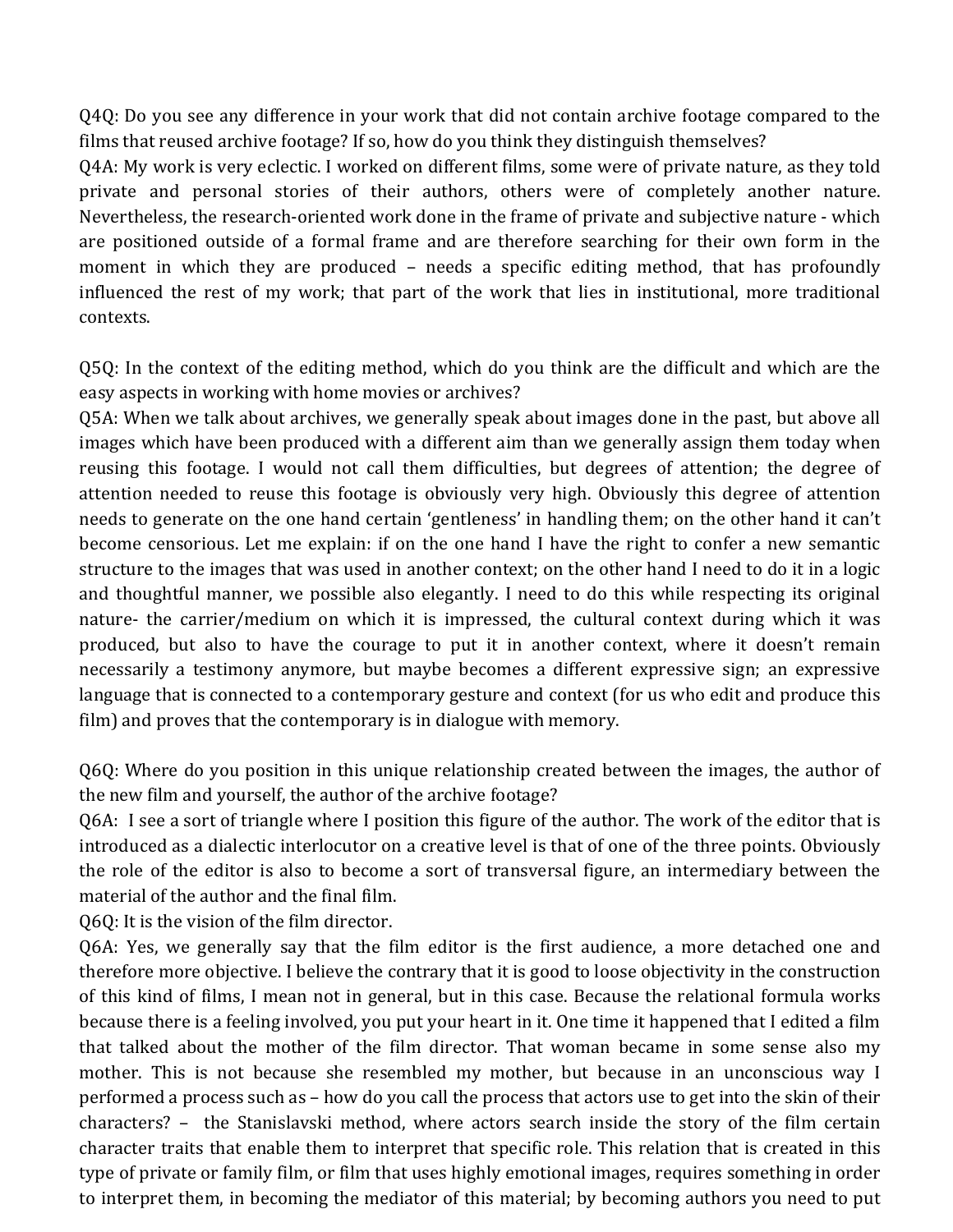inside a piece of yourself. You need somehow to make resound the images you see with something that is profoundly also yours. Like this, the mechanism of profound subjectivism generates meaning, ideas, proposes and builds a creative dialectic, a way in between objectivity and neutrality.

Q7Q: Are there any archives that remained closer to you than other ones? If so, what rendered them so special?

 $Q7A$ : These are movies that are all special, as I said before. Each of them has specific traits and cannot be fitted into a given model/frame. They represent novel adventures, like different sons. They are all different. I cannot say I am closer to some more than to other. There is a research of a personal language and of a personal development path connected to each specific footage, to each single specific relation to the author(s), that special relationship which forms a triangle between the material, myself and the author, which is different in each case and therefore creates uniqueness, renders it impossible for me to make a difference. What I can say is that each of this films has taught me something, that I carried with me along my work.

Q8Q: Can you think about home movie scenes hat you perceived as ambiguous, subversive and nonconventional, that are outside the frame of the traditional home movie scenes?

Q8A: Well yes. It happened with the footage shot by the grandfather of Alina Marazzi. This is material that left me with the impression of being produced with another scope, that of representation, but a performance-kind of representation, that is not in line with the casual truthfulness of common home movie scenes. This was special kind of material.

Q8Q: I would like to ask you how much you agree with the following statement: 'family films are doodles of the soul, invisible writing, that contain such magmatic, germinal and radical material, that they contribute to the renewal of the moving image'.

Q8A: Yes, it is beautiful. This is what I have been talking about up to now. Yes, I am totally agreeing. Can I ask you who wrote this?

Q8Q: It is a statement inspired by Nino Frasca's research, an Italian artist who worked with the doodle as an expressive instrument of the artist and people in general. During my artistic path I have been influenced by this intentionality of an author. Personally I found in home movies which I have seen this kind of invisible writing, that represents the essence, the germinal and radical material, similar to the doodle. I find this parallelism that inspires my own vision of the home movie.

Q9Q: If you had to define your editing style how would you do it? Would you see it closer to the definition of proximity editing belonging to Eisenstein or rather to the distance editing method defined by Pelesjan?

Q9A: I used in my work both approaches, because thanks to these two great theoreticians and filmmakers, who transformed their own work into theory, nowadays we have at our disposal more cultural instruments. In reality we can enrich our approach thanks to their research. If on the one hand sometimes we used the connection between images (archive scenes between them or archive footage and contemporary scenes) to produce symbolic short circuits or generate meaning, following a more intellectual model of editing, on the other hand we sometimes worked for example in the field of memory and we had the need to create those fractures of space, that non-place, through a distance-editing method where a deeper meaning is nested.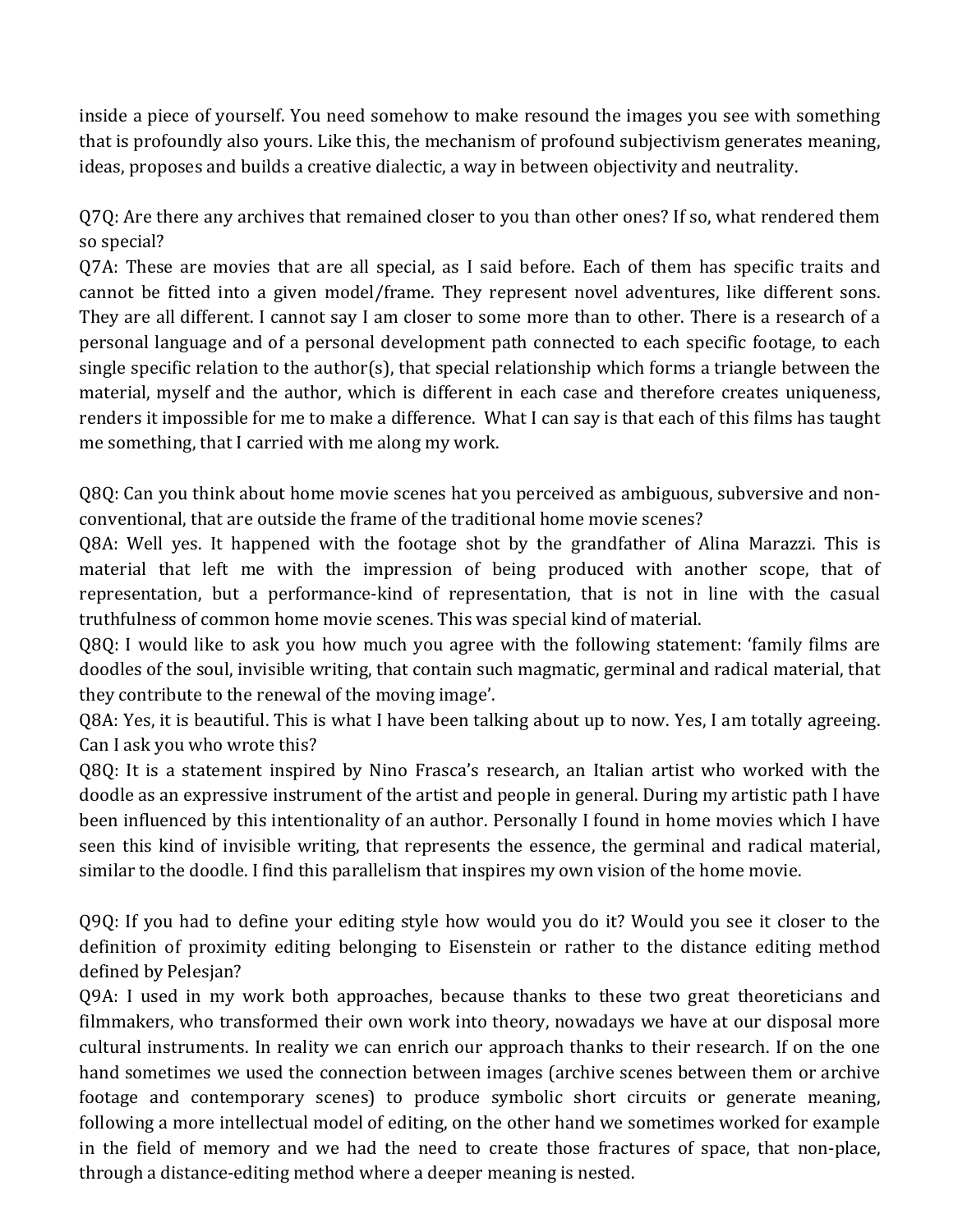$Q9Q$ : As a last question on your work I wanted to ask you which of the three works: Circle, We also want roses, This story here, you perceived closest to your own way of working?

Q9A: All three of them. They have been clearly built in a different way. As we said before, the role of the editor is the protagonist of these films, but they exist inside, in the mind, the heart of an author. As products, as outputs they are built by someone, so the context changes a lot from film to film. I can say that all of them are different form each other. Having used the approach, which I tried to explain above, I followed a different path each time, which connected me to all three of the films you mentioned. Then I can say that inside these films, there are some parts, which I have 'felt in a special way'. For example in This Story Here, I feel most the part of the 'birth of Vasco Rossi's first song', where the mother of the author says that he was filming that what he was seeing, that Vasco was narrating in his songs that which he was seeing. This passage and the rest of the scenes that talk about this song has particularly interested me, because the material I used was not Vasco Rossi's own family footage, but footage provided by the people who lived in the area, Vasco's neighbours and friends. Therefore a whole new imaginary was created, one made by those people and their faces, and I liked this dialogue between the song and the loan of the home movie footage of these people, that told his story. I like how Vasco's mother introduced this dimension of the artist as the one who narrates that what he sees. But in this case, what we see is something that was donated by the people living in the area. A beautiful and intense circuit was being created at that point and it seemed to me that the editing of this material and bringing it together had valorised these various levels of layers, in such a way that a single story, made by all, taps into the generosity of everyone. Then also We want also the roses, is very important, because it touches themes that define my life, my way of seeing the world. Then also because the intent was to create a female-defined image, creating characters who 'were different'. These single stories, of the three diaries, were stories nurtured by a polyphony of other stories, passed through by other stories, with the aim to create, not heroines, or classic characters who define in an emblematic way the aura of an era, but single stories that exist because they are open, and crossed by other stories. This interested me a lot in this film and also because it was done through the way images were deployed, not only by the the construction of the plot. Therefore one was integral part of the other, and it became very interesting. In Circle I found very poetic parts. Despite of the story, which is very precise and linear, the story of an important family, whose images were taken not only from private but also from public archives, created a beautiful dialogue between these two levels, two types of footage of distinct nature: institutional archives representing the public image of this family and private archives such as diaries, memorials, but also footage recorded inside the circus by family members or other people from their community. I liked this dialogue. Then I liked the poetic moments that 'stepped out' of the story. In this film I liked the digressions.

Q10Q: As a last question I would like you to watch a small video I have put together from home movies and tell me what you think about it.

Q10A: Ok, finished.

Q10Q: Ok, it is all about giving a spontaneous impression of these images.

Q10A: If I can talk honestly they have made me think about death, I do not know why.

Q10Q: The entire editing or was it a specific scene?

Q10A: Well yes, the scene with the rabbits, but it was not only this. The entire editing looked like the images that flash before your eyes before you die; with those black spaces between them, from